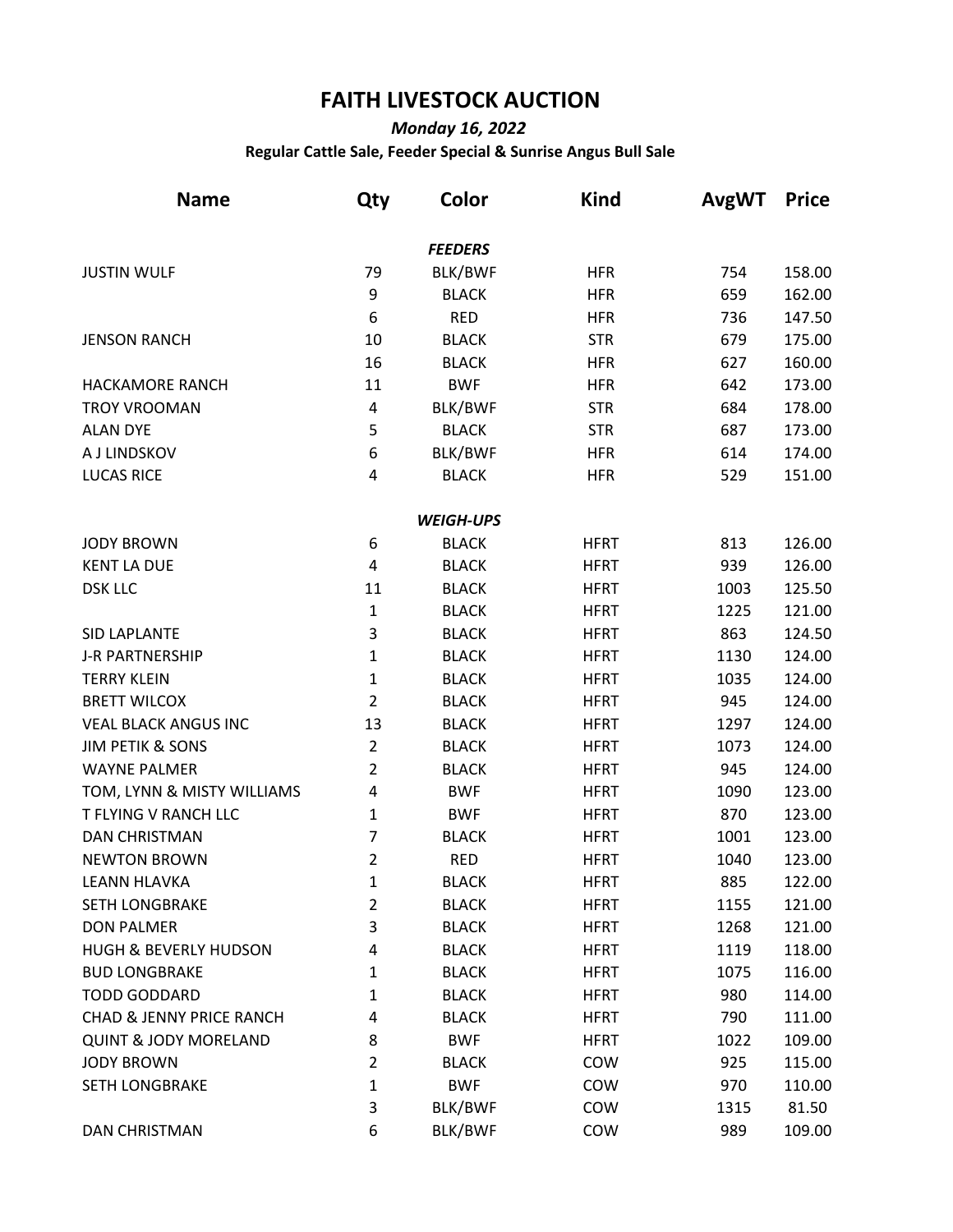| <b>ALAN DYE</b>                  | 4              | <b>BLACK</b> | COW | 1104 | 105.00 |
|----------------------------------|----------------|--------------|-----|------|--------|
| DOUBLE CROSS BAR RANCH           | 3              | <b>BLACK</b> | COW | 1037 | 103.00 |
|                                  | 6              | BLK/BWF      | COW | 1188 | 82.00  |
| <b>KENT LA DUE</b>               | $\overline{2}$ | <b>BLACK</b> | COW | 1015 | 103.00 |
| TOM, LYNN & MISTY WILLIAMS       | $\overline{2}$ | <b>BLACK</b> | COW | 1095 | 102.00 |
|                                  | 3              | <b>BLACK</b> | COW | 1638 | 74.50  |
| ROCKY LONGBRAKE                  | $\mathbf{1}$   | <b>BLACK</b> | COW | 965  | 101.00 |
|                                  | $\mathbf{1}$   | <b>BLACK</b> | COW | 1240 | 79.50  |
| <b>JAKE LONGBRAKE</b>            | $\overline{2}$ | <b>BLACK</b> | COW | 1068 | 101.00 |
|                                  | 9              | <b>BLACK</b> | COW | 1342 | 78.50  |
|                                  | 8              | <b>BLACK</b> | COW | 1120 | 76.00  |
| <b>LAUREN JENSEN</b>             | $\mathbf{1}$   | <b>BLACK</b> | COW | 1090 | 100.00 |
| <b>LEANN HLAVKA</b>              | $\mathbf{1}$   | <b>BLACK</b> | COW | 1100 | 100.00 |
|                                  | $\mathbf{1}$   | <b>BWF</b>   | COW | 1400 | 81.50  |
| <b>MYRON WEISS</b>               | 1              | <b>BLACK</b> | COW | 1075 | 98.00  |
|                                  | 1              | <b>BLACK</b> | COW | 1370 | 82.50  |
|                                  | $\overline{2}$ | <b>BLACK</b> | COW | 1293 | 80.50  |
|                                  | $\mathbf{1}$   | <b>BLACK</b> | COW | 1310 | 80.00  |
| <b>HUGH &amp; BEVERLY HUDSON</b> | $\mathbf{1}$   | <b>BLACK</b> | COW | 1180 | 94.00  |
|                                  | $\mathbf{1}$   | <b>BWF</b>   | COW | 1480 | 80.50  |
|                                  | 3              | BLK/BWF      | COW | 1255 | 77.00  |
| <b>TODD GODDARD</b>              | $\overline{2}$ | <b>BLACK</b> | COW | 1198 | 93.00  |
|                                  | $\overline{2}$ | BLK/BWF      | COW | 1543 | 80.00  |
|                                  | $\mathbf 1$    | <b>BLACK</b> | COW | 1180 | 75.00  |
| <b>JON JORDAN</b>                | 6              | <b>BLACK</b> | COW | 1183 | 92.00  |
|                                  | 9              | <b>BLACK</b> | COW | 1411 | 81.50  |
|                                  | $\mathbf{1}$   | <b>BLACK</b> | COW | 1730 | 81.50  |
| <b>NEWTON BROWN</b>              | 1              | <b>RED</b>   | COW | 1175 | 91.00  |
| <b>WILKEN RANCH INC</b>          | $\mathbf{1}$   | <b>BLACK</b> | COW | 1135 | 90.00  |
|                                  | 1              | <b>BLACK</b> | COW | 1540 | 81.00  |
| <b>DON PALMER</b>                | 3              | <b>BLACK</b> | COW | 1265 | 87.50  |
|                                  | 7              | <b>BLACK</b> | COW | 1361 | 83.50  |
|                                  | 3              | <b>BLACK</b> | COW | 1400 | 83.50  |
| <b>VENOY TENOLD</b>              | $\mathbf{1}$   | <b>BWF</b>   | COW | 1120 | 85.50  |
|                                  | 1              | <b>BLACK</b> | COW | 1305 | 80.00  |
|                                  | 1              | <b>RWF</b>   | COW | 1530 | 80.00  |
| <b>LINN RANCH INC</b>            | $\overline{2}$ | <b>BLACK</b> | COW | 1263 | 84.50  |
| <b>JIM PETIK AND SONS</b>        | 3              | BLK/BWF      | COW | 1325 | 84.50  |
|                                  | $\overline{2}$ | <b>BLACK</b> | COW | 1380 | 84.00  |
|                                  | 3              | BLK/BWF      | COW | 1473 | 83.50  |
|                                  | $\overline{2}$ | <b>BLACK</b> | COW | 1303 | 82.50  |
| <b>RANDY ALLEY</b>               | 1              | <b>BLACK</b> | COW | 1355 | 84.00  |
|                                  | 6              | <b>BLACK</b> | COW | 1574 | 80.00  |
| T FLYING V RANCH LLC             | 1              | <b>BWF</b>   | COW | 1275 | 84.00  |
| <b>DOYLE SIMON</b>               | 1              | <b>BLACK</b> | COW | 1370 | 84.00  |
|                                  | 3              | <b>BLACK</b> | COW | 1462 | 80.00  |
| <b>JERRY KEITH FARLEE</b>        | $\overline{2}$ | RD/BLK       | COW | 1110 | 84.00  |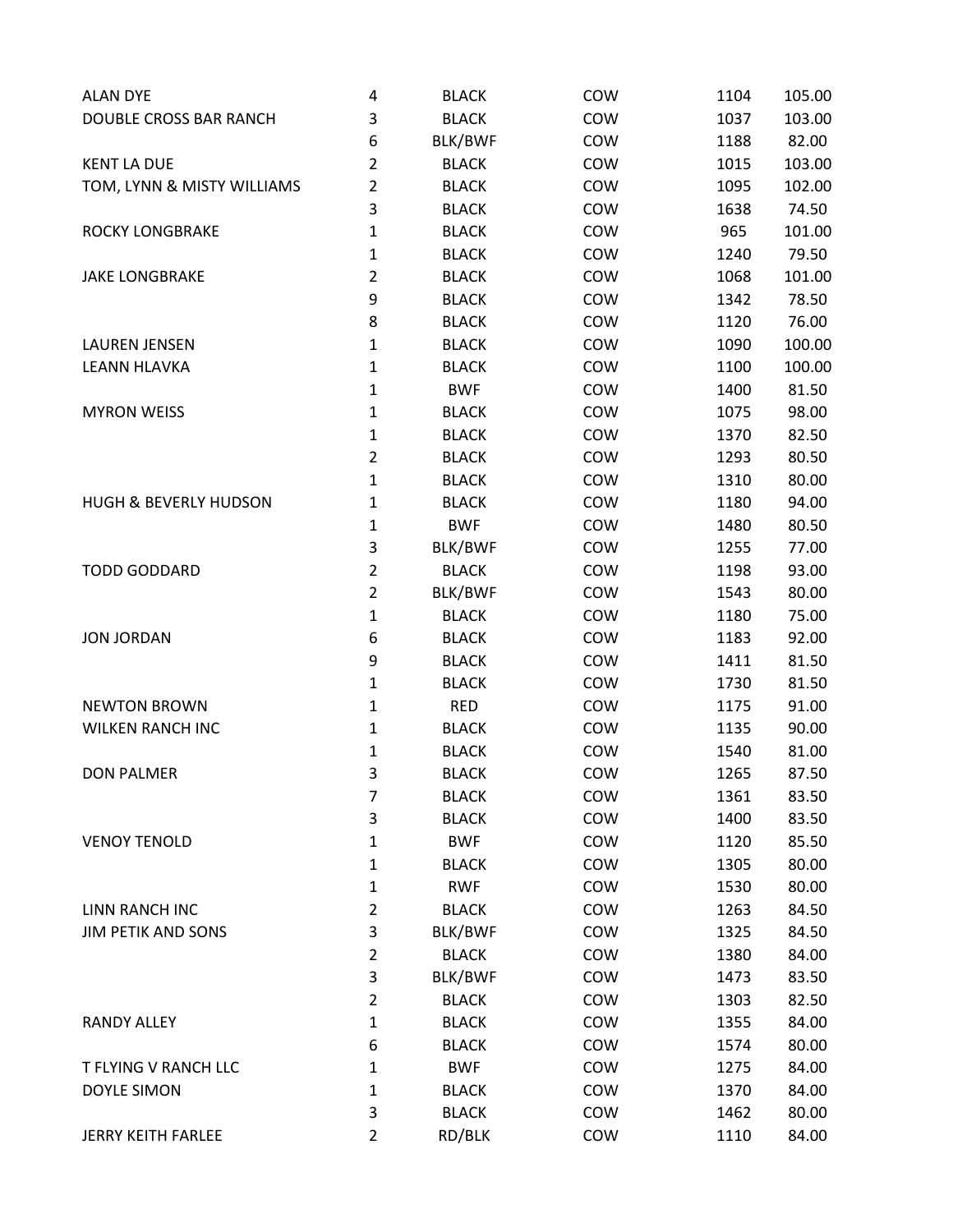| <b>LEONARD ULRICH</b>                 | $\mathbf{1}$   | <b>BLACK</b> | COW         | 1345 | 83.00  |
|---------------------------------------|----------------|--------------|-------------|------|--------|
| <b>DAN NELSON</b>                     | $\overline{2}$ | <b>BLACK</b> | COW         | 1438 | 83.00  |
| <b>WAYNE PALMER</b>                   | $\mathbf 1$    | <b>BLACK</b> | COW         | 1180 | 83.00  |
|                                       | 3              | <b>BLACK</b> | COW         | 1333 | 81.00  |
| <b>KELLY BLAIR</b>                    | 5              | BLK/BWF      | COW         | 1411 | 82.50  |
|                                       | $\mathbf{1}$   | <b>HERF</b>  | COW         | 1460 | 76.50  |
| <b>LEONARD ULRICH</b>                 | $\mathbf{1}$   | <b>BLACK</b> | COW         | 1450 | 82.00  |
| <b>DAN CHRISTMAN</b>                  | $\overline{2}$ | <b>BLACK</b> | COW         | 1538 | 82.00  |
|                                       | 8              | <b>BLACK</b> | COW         | 1159 | 79.00  |
| <b>DAVID &amp; LYNN PESICKA</b>       | $\mathbf 1$    | <b>BLACK</b> | COW         | 1575 | 82.00  |
|                                       | $\mathbf{1}$   | <b>BLACK</b> | COW         | 1315 | 81.00  |
| <b>JENSON RANCH</b>                   | $\mathbf 1$    | <b>BLACK</b> | COW         | 1510 | 81.50  |
| <b>J-R PARTNERSHIP</b>                | $\mathbf{1}$   | <b>BLACK</b> | COW         | 1555 | 81.00  |
| <b>ALLEN HOWEY</b>                    | 3              | RD/BLK       | COW         | 1385 | 80.50  |
|                                       | 1              | <b>RED</b>   | COW         | 1240 | 78.00  |
| <b>LYLE WEISS</b>                     | $\overline{2}$ | <b>BLACK</b> | COW         | 1388 | 80.50  |
| <b>BOB &amp; JENNIE COLLINS TRUST</b> | 4              | BLK/BWF      | COW         | 1525 | 80.50  |
| <b>ROBERT ALLEY</b>                   | 1              | <b>BLACK</b> | COW         | 1285 | 80.00  |
| <b>CLAY FARLEE</b>                    | 1              | <b>BLACK</b> | COW         | 1320 | 80.00  |
| REEVE LAND & CATTLE CO                | $\overline{2}$ | <b>BLACK</b> | COW         | 1328 | 79.50  |
| <b>RIGGIN ANDERS</b>                  | 1              | <b>BLACK</b> | COW         | 1270 | 79.00  |
| YELLOW HORSE RANCH INC                | $\mathbf 1$    | <b>BLACK</b> | COW         | 1425 | 79.00  |
| <b>DOUG YOUNG</b>                     | $\overline{2}$ | <b>BLACK</b> | COW         | 1120 | 79.00  |
| <b>BUD LONGBRAKE</b>                  | $\overline{2}$ | <b>BLACK</b> | COW         | 1235 | 78.00  |
| <b>BOYD ELLINGSON</b>                 | $\mathbf{1}$   | <b>BLACK</b> | COW         | 1270 | 78.00  |
| <b>KENNY KOCER</b>                    | $\mathbf{1}$   | <b>BLACK</b> | COW         | 1430 | 77.50  |
| <b>GILBERT ANGUS RANCH</b>            | 6              | <b>BLACK</b> | COW         | 1153 | 77.50  |
| <b>TERRY KLEIN</b>                    | $\mathbf{1}$   | <b>BLACK</b> | COW         | 1210 | 76.00  |
| <b>BRIAN KOLB</b>                     | $\mathbf 1$    | <b>BLACK</b> | COW         | 1360 | 76.00  |
| DAVID & CARMEN FEES                   | $\overline{2}$ | <b>BLACK</b> | COW         | 1300 | 76.00  |
| <b>JENSON RANCH</b>                   | 1              | <b>BLACK</b> | <b>BULL</b> | 900  | 128.00 |
| <b>BUD LONGBRAKE</b>                  | 6              | <b>BLACK</b> | <b>BULL</b> | 1003 | 127.50 |
| LYLE WEISS                            | 1              | <b>BLACK</b> | <b>BULL</b> | 1260 | 117.00 |
| <b>BOB &amp; JENNIE COLLINS TRUST</b> | 1              | <b>CHAR</b>  | <b>BULL</b> | 2155 | 115.00 |
|                                       | 1              | <b>CHAR</b>  | <b>BULL</b> | 2040 | 115.00 |
| <b>DION ROSENOW</b>                   | 1              | <b>CHAR</b>  | <b>BULL</b> | 2510 | 110.00 |
| <b>DREW REDER</b>                     | 1              | <b>CHAR</b>  | <b>BULL</b> | 1930 | 107.00 |
| <b>BRAD AUSTIN</b>                    | $\mathbf{1}$   | <b>BLACK</b> | <b>BULL</b> | 2040 | 106.00 |
| <b>GILBERT ANGUS RANCH</b>            | $\overline{2}$ | <b>BLACK</b> | <b>BULL</b> | 1940 | 106.00 |
|                                       | 1              | <b>BLACK</b> | <b>BULL</b> | 1865 | 97.00  |
|                                       | 1              | <b>BLACK</b> | <b>BULL</b> | 1635 | 97.00  |
| <b>DOYLE SIMON</b>                    | 1              | <b>BLACK</b> | <b>BULL</b> | 2000 | 104.00 |
| <b>CODY SCHUELKE</b>                  | 3              | <b>BLACK</b> | <b>BULL</b> | 1372 | 103.00 |
| <b>ARLEN HATLE</b>                    | 1              | <b>BLACK</b> | <b>BULL</b> | 1930 | 102.50 |
| <b>KELLY ESCOTT</b>                   | 1              | <b>HERF</b>  | <b>BULL</b> | 2155 | 102.00 |
| <b>BOYD ELLINGSON</b>                 | 1              | <b>BLACK</b> | <b>BULL</b> | 1800 | 102.00 |
| <b>JADE HLAVKA</b>                    | $\mathbf{1}$   | <b>HERF</b>  | <b>BULL</b> | 2030 | 101.50 |